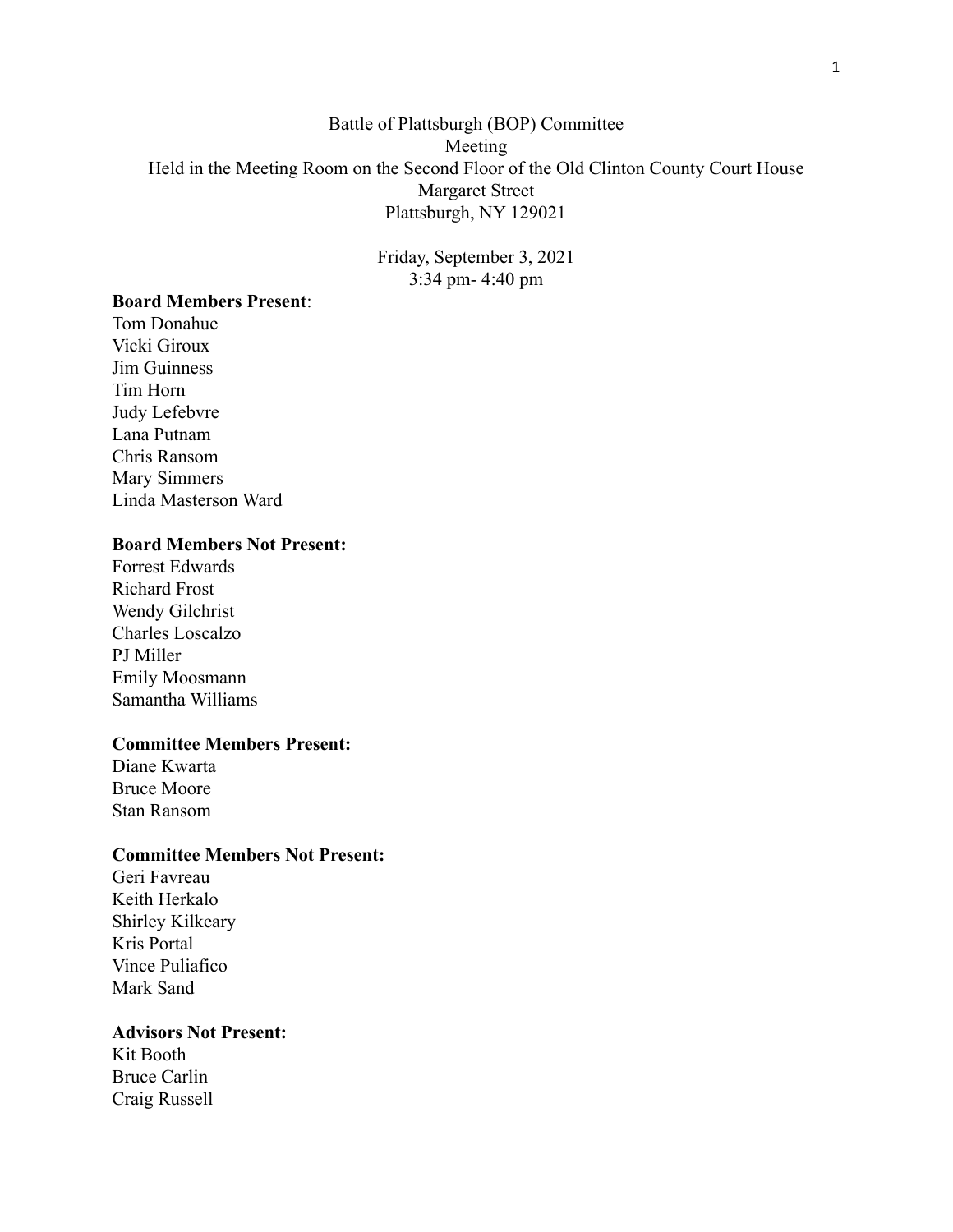# Gary VanCour

# **Welcome and Agenda**

President, Tom Donahue called the meeting of the Battle of Plattsburgh to order at 4:03 pm and welcomed everyone.

### **Macdonough Monument**

We can offer tours of the monument. Participants must wear masks and we must monitor number in the monument at any time.

# **City Hall Anchor Room**

We can offer tours of the Anchor Room as with the monument, participants must wear masks and we must monitor number in the monument at one time.

# **Publicity**

Tom provided a list of places to contact to explain the events being planned especially the kickoff at Valcour Brewing Company. We are publicizing the Valcour event as s community event. Emily Moosmann sent out another press release today. Bear Tracks will be performing on PBS this weekend and will advertise the Battle of Plattsburgh Commemoration. Tom said Channel 5 promises to promote. Mary Simmers will contact the public library, YMCA including Y Wee Care and Bright Beginnings. Chris and Stan will contact Lake Forest, Pine Harbor, ARC, Vilas Home, Victory Place on Court Street and Long Apartments.

Interviews: Some are scheduled for this Monday. Lana will follow up with WIRY.

### **Macomb Ball**

The City Mayor said that we cannot have the Macomb Ball in the City Hall rotunda due to increasing cases of COVID. Clinton County Public Health is recommending avoidance of large gatherings. Tom provided a list of ideas where we might hold the "Ball". After much discussion it was felt that we needed Wendy to help make the decision. Wendy will be back Monday evening. Kit Booth let us know that Mike Farrell offered to pay for a tent for the "Ball". If we use the tent in Trinity Park, maybe he would pay for a dance floor? Maybe instead of a dance, a demonstration might work?

### **Transportation**

Thursday morning, September 9 chairs will be moved and put in place. Sandra Geddes and Bevin volunteered a truck and help. Tom will contact them. Mary's brother has a truck we can use, and Vicki may have a truck we can use. Valcour has tables, chairs, and lights. Tom will check on the lights. The 30' by 40' tent might be put up at Valcour about 1pm on Wednesday. Vicki mentioned that she had successfully used fold open LED lights to light a tent recently. They are about \$20. each at Sam's. Vicki has one we could borrow, and Mary may also have one or more we could borrow. They can be hung with a zip lock.

### **Parade**

Vicki said the parade preparations are in place. There will be 50 units.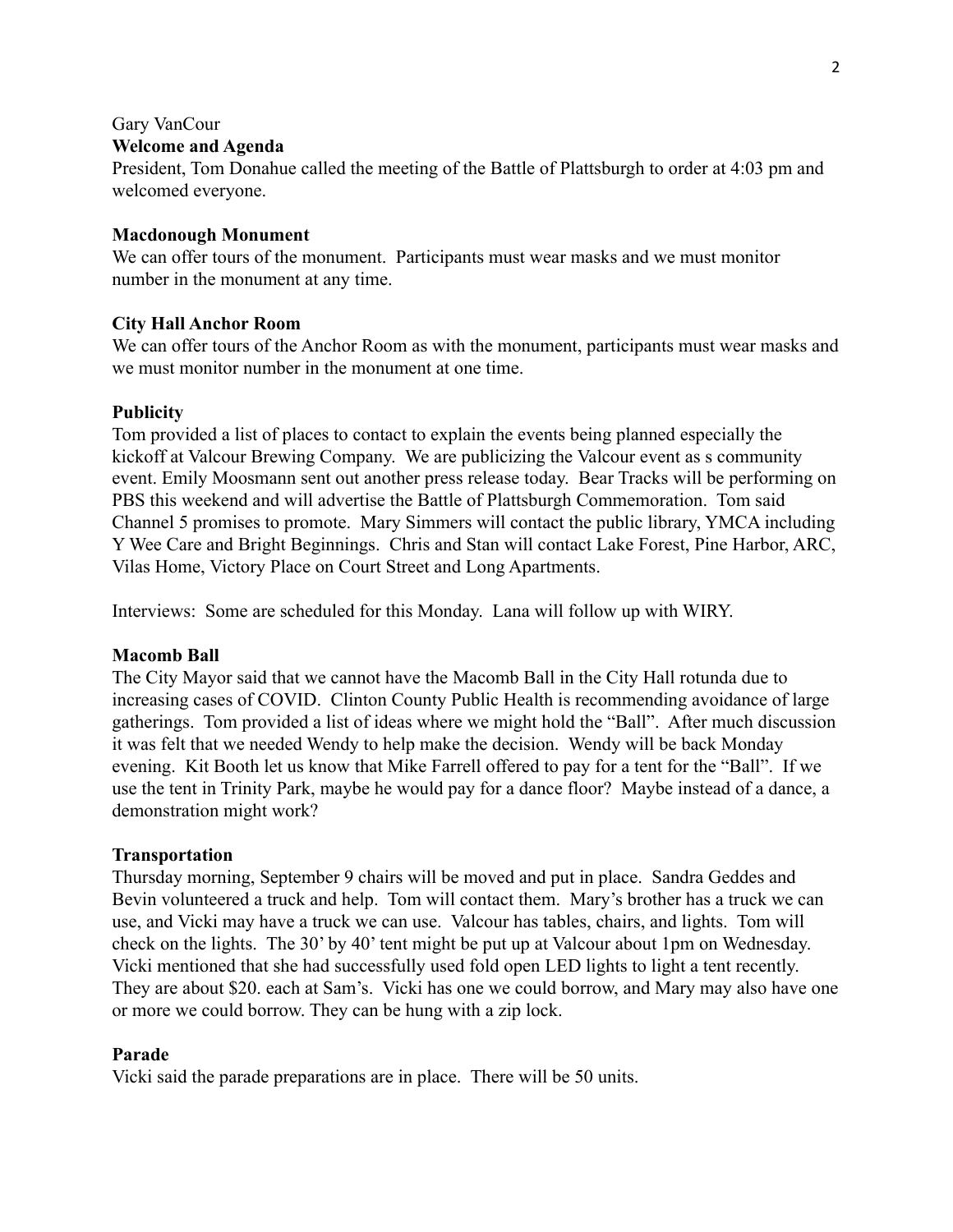#### **Costumes**

If anyone needs costumes, please contact Linda Ward.

#### **History Talks and Trinity Church**

All the history talks will now be held in Trinity Church. Bruce reported that the church is ready. Participants must wear masks. Chris showed him a poster that says: Masks Required. Bruce felt that would work. Chris will give Rich masks, sanitizers, and posters. We need to make a sign apologizing for the elevator not working.

#### **Tavern at Valcour**

Lana plans decorating the "Tavern" at Valcour on Wednesday. Linda said the tent might be put up at Valcour on Wednesday at 1pm. Linda has the roosters, tablecloths, lanterns, etc.

#### **Court House Bell**

We discussed when to ring the bell. We may toll the bell 13 times before the parade begins. 13 to honor the 13 who died in Afghanistan. Josh Kretzner will give a short history of the bell before it is tolled.

#### **Volunteers**

Tom asked Tim and Diane to find volunteers to sell raffle tickets and buttons.

#### **Veterans, Military and First Responders**

Linda reported that we will be honoring all veterans, military and first responders on Friday night. Tom's quote: "Those Who Serve and Those Who Save".

#### **Posters**

Linda reported that the posters, but not the banners, are ready.

#### **Tents**

Tents are usually set up the day before. Riverside tent might be set up on Wed.

#### **Phones/Walkie Talkies**

Vicki said that in the past Motorola helped with phones.

#### **Betty Little Park**

Courtney will arrange someone to drive Betty Little from the park to the parade viewing stand.

#### **Raffles**

Ongoing raffles are quilt, TV, and bikes. Another 50/50 raffle is planned. Tom asked everyone to pick up TV raffle tickets to sell.

#### **Home for BOP**

There was a discussion of the need for a physical home for 1814 Commemoration Inc.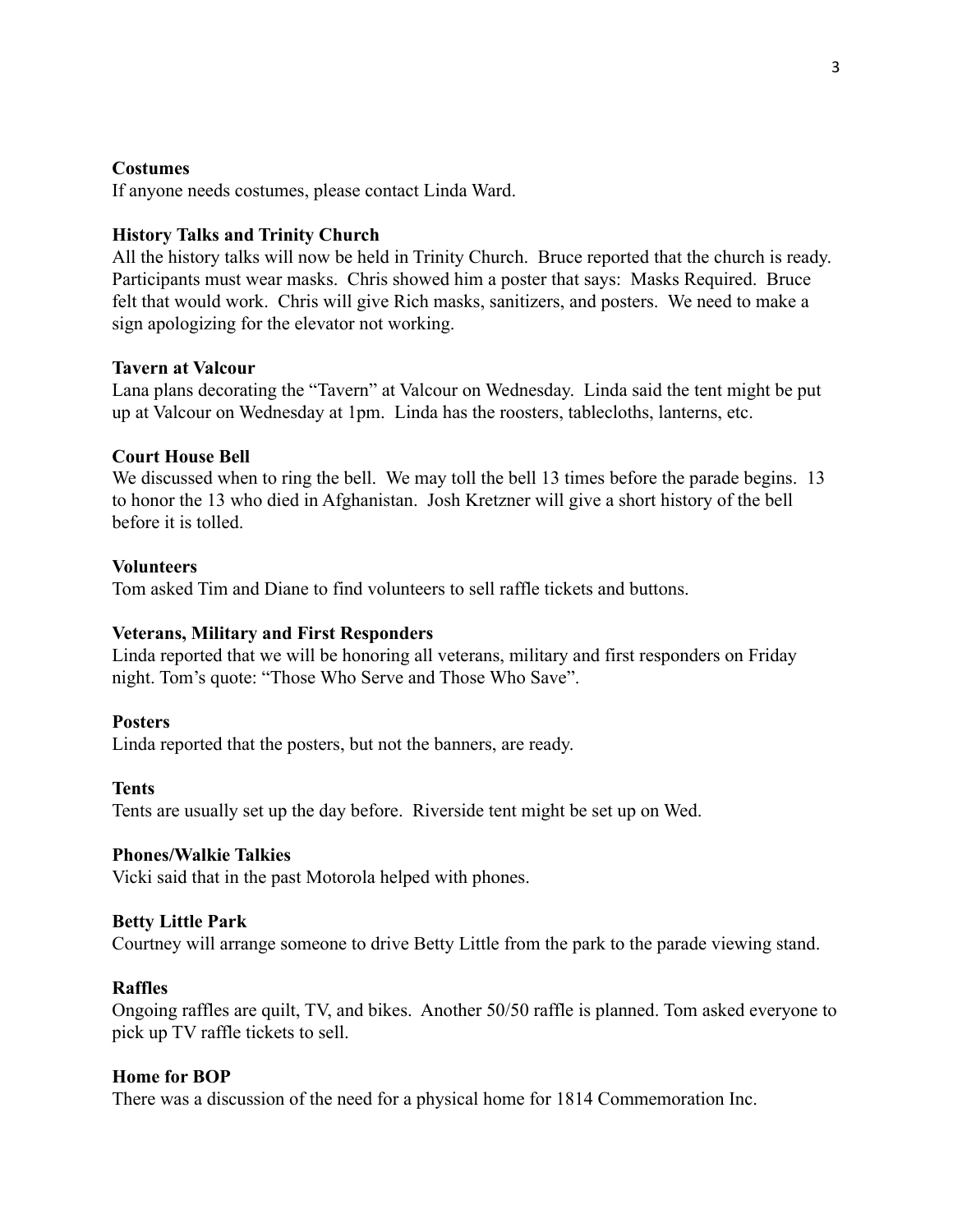# **The next meeting(s):**

# **When:**

● Tuesday is being considered.

# **Where:**

**●** Government Center –downstairs meeting room.

# **Adjournment**

Meeting adjourned at 4:40pm.

Respectfully submitted:

Chris Ransom, Secretary